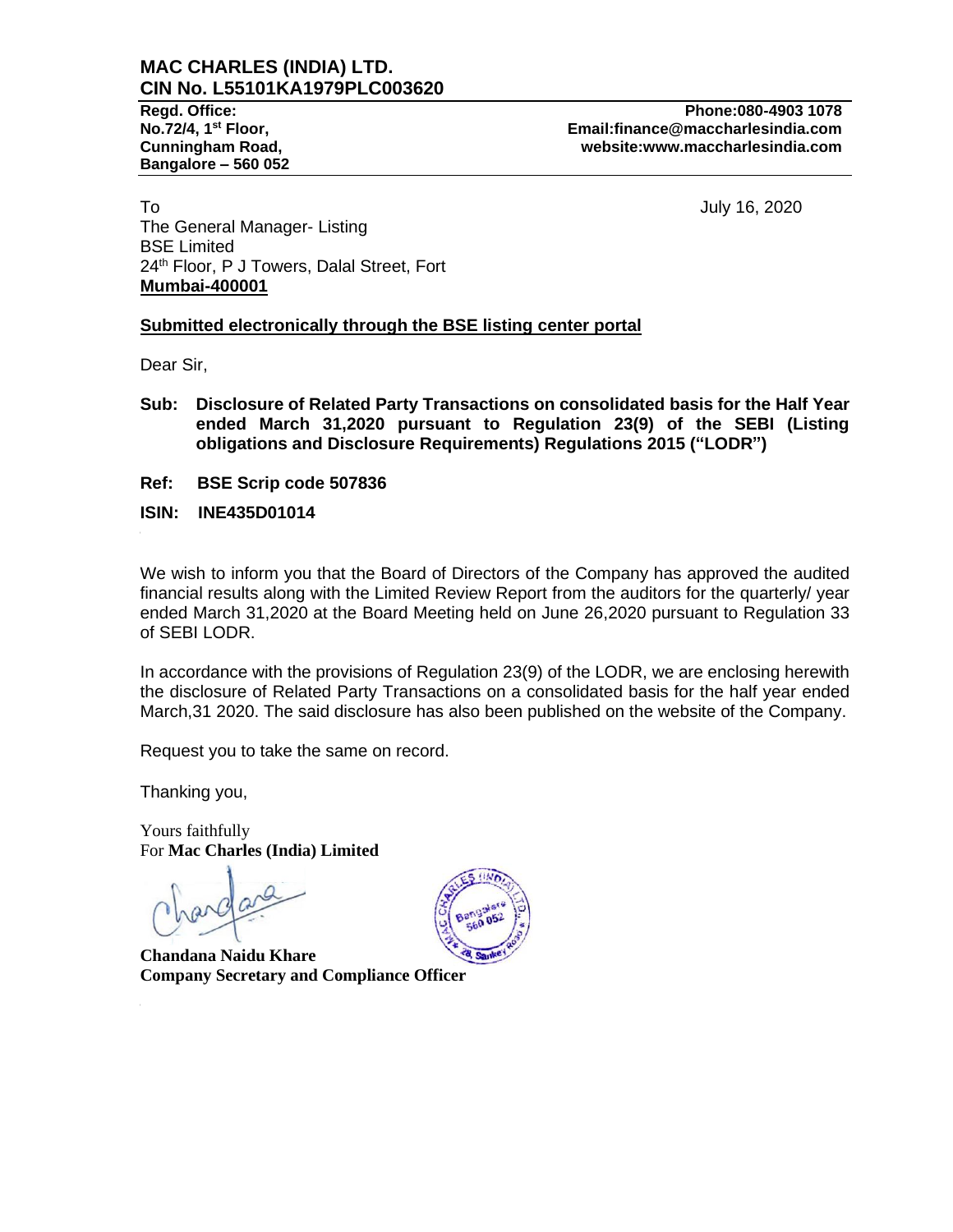## Mac Charles (India) Limited CIN: L55101KA1979PLC003620

Related parties with whom transactions have taken place during the year As per Accounting Standard IND AS -24 Pursuant to Regulation 23(9) of SEBI LODR For the half year ended March 31, 2020

A. Holding company Embassy Property Developments Private Limited

## B. Subsidiaries

Airport Golfview Hotels and Suites Private Limited Blue Lagoon Real Estate Private Limited Neptune Real Estate Private Limited

#### C. Fellow subsidiaries

Vikas Telecom Private Limited L.J Victoria Properties Private Limited Technique Control Facility Management Private Limited

## D. Key management personnel

P. B. Appiah (Director) Suresh Vaswani (Director) Tanya Giridhar (Director) Aditya Virwani (Director) P. R. Ramakrishnan (Director) M.S Reddy (Company Secretary) Pranesh K Rao (CFO)

## E. Enterprises significantly influenced by the Company/ key managerial personnel

C. Pardhanani's Education Trust

## F. Post employment benefit entities

Mac Charles (India) Limited Employees Gratuity Fund Trust

## G. A firm in which the relatives of director is a manager or partner

Lounge Hospitality LLP

## H. The following is a summary of related party transactions

| <b>Particulars</b>                                   | For the six month ended |
|------------------------------------------------------|-------------------------|
|                                                      | <b>31 March 2020</b>    |
| Inter corporate loan given                           |                         |
| Blue Lagoon Real Estate Private Limited              | 0.60                    |
| Neptune Real Estate Private Limited                  | 3.60                    |
| <b>Electricity income</b>                            |                         |
| Vikas Telecom Private Limited                        | 30.19                   |
| Sale of Furniture & Fixture                          |                         |
| Airport Golfview Hotels and Suites Private Limited   | 0.23                    |
| Lounge Hospitality LLP                               | 0.64                    |
| Contribution to gratuity fund                        |                         |
| Mac Charles Gratuity Fund trust                      | 2.00                    |
| <b>Outsource Manpower</b>                            |                         |
| Technique Control Facility Management Pvt Ltd        | 5.15                    |
| <b>Asset Management fee</b>                          |                         |
| <b>Embassy Property Developments Private Limited</b> | 2.18                    |

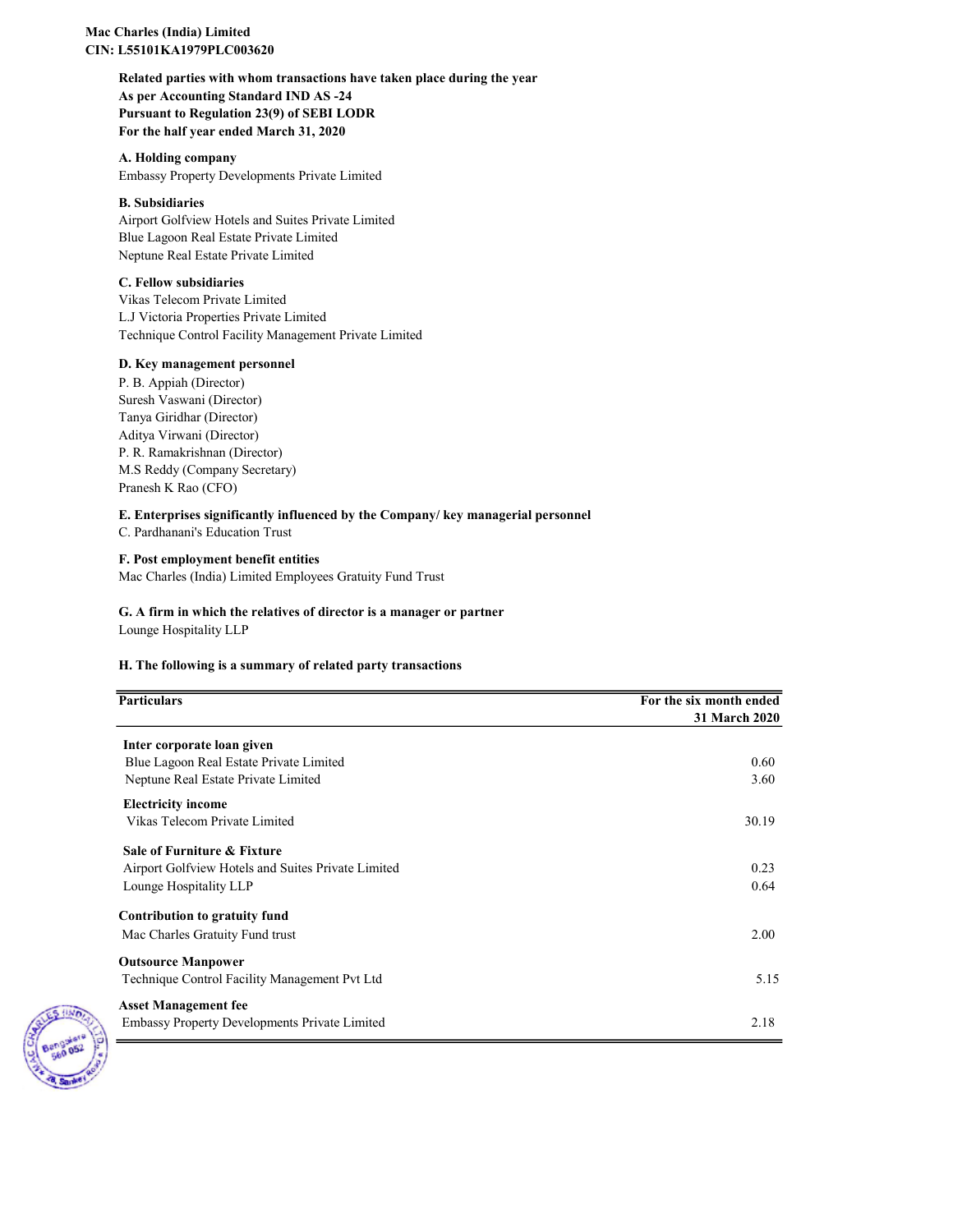#### Related party (continued)

I. The following is a summary of balances receivable from related parties:

| <b>Particulars</b>                                   | As at                |
|------------------------------------------------------|----------------------|
|                                                      | <b>31 March 2020</b> |
| Inter-corporate loans given                          |                      |
| Airport Golfview Hotels and Suites Private Limited   | 8.61                 |
| Blue Lagoon Real Estate Private Limited              | 267.05               |
| Neptune Real Estate Private Limited                  | 241.16               |
| <b>Trade receivables</b>                             |                      |
| <b>Embassy Property Developments Private Limited</b> | 0.05                 |
| Vikas Telecom Private Limited                        | 8.06                 |
| Lounge Hospitality LLP                               | 0.75                 |
| <b>Trade Payable</b>                                 |                      |
| Technique Control Facility Management Pvt Ltd        | 1.89                 |

#### J. Compensation of key management personnel of the Company:

(i) The remuneration of directors and other members of key management personnel during the year was as follows:

| <b>Particulars</b>           | For the six month ended |
|------------------------------|-------------------------|
|                              | <b>31 March 2020</b>    |
| Short-term employee benefits | 9.27                    |
|                              | 9.27                    |

The remuneration of directors and key executives is determined by the remuneration committee having regard to the performance of individuals and market trends. Post employment benefit comprising gratuity and compensated absences are not disclosed as these are determined for the Company as a whole.

#### K. Details of inter-corporate loans given

(a) Terms and conditions on which inter-corporate loans have been given

| Party name                                                         | Interest rate | <b>Repayment terms</b> |
|--------------------------------------------------------------------|---------------|------------------------|
| Airport Golfview Hotels and Suites<br>Private Limited (Subsidiary) | $0\%$         | Repayable on demand    |
| Blue Lagoon Real Estate Private<br>(Subsidiary)                    | $0\%$         | Repayable on demand    |
| Neptune Real Estate Private Limited<br>(Subsidiary)                | $0\%$         | Repayable on demand    |

#### (b) Reconciliation of inter-company loans given as at the beginning and as at the end of the year:

| <b>Particulars</b>                                        | As at         |
|-----------------------------------------------------------|---------------|
|                                                           | 31 March 2020 |
| <b>Subsidiary</b>                                         |               |
| <b>Airport Golfview Hotels and Suites Private Limited</b> |               |
| At the commencement of the year                           | 6.15          |
| Add: given during the year                                | 5.00          |
| Less: repaid during the year                              | (2.54)        |
| At the end of the year                                    | 8.61          |
| <b>Blue Lagoon Real Estate Private Limited</b>            |               |
| At the commencement of the year                           |               |
| Add: given during the year                                | 267.05        |
| Less: repaid during the year                              |               |
| At the end of the year                                    | 267.05        |